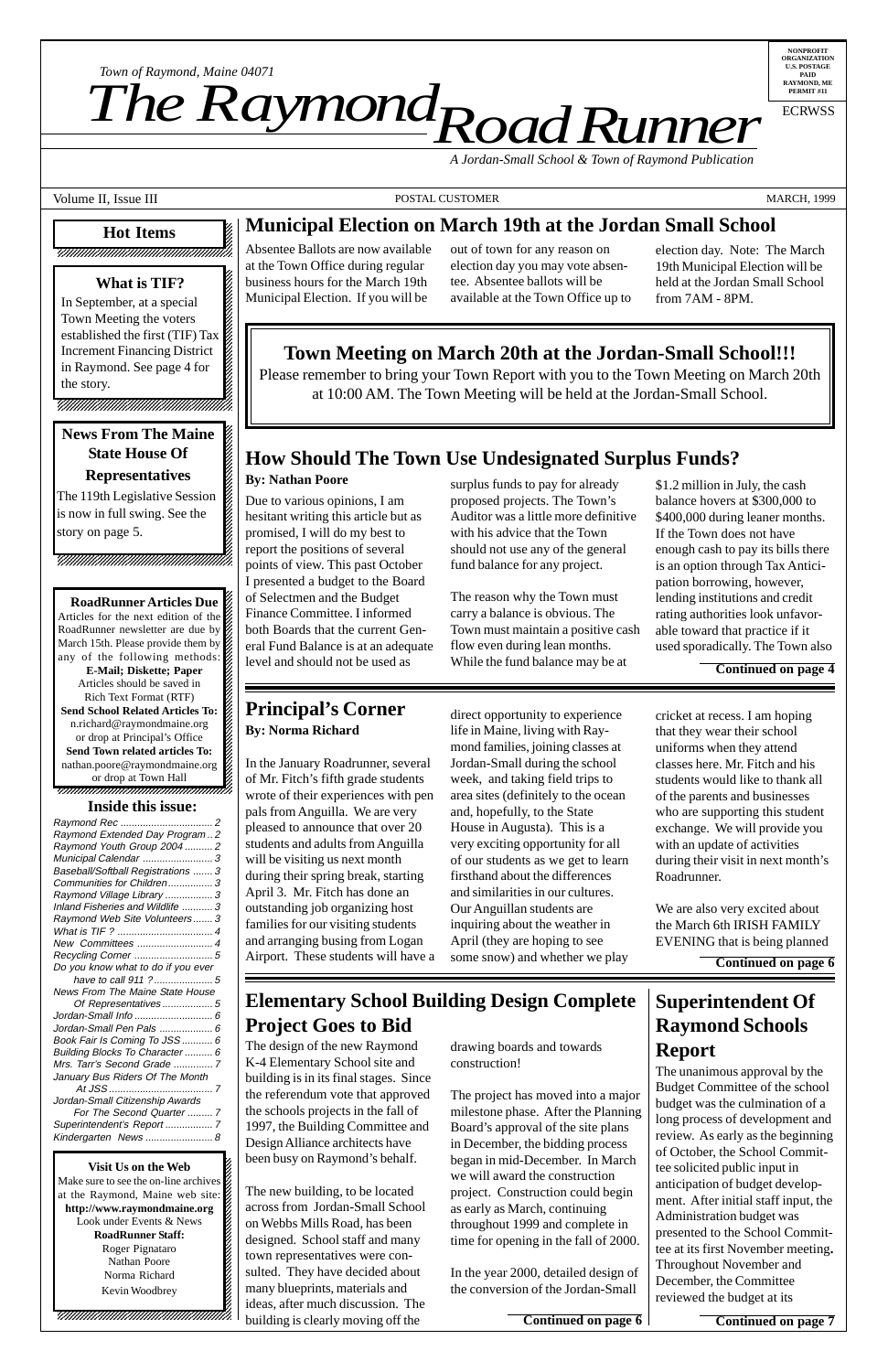#### **S Y UNDAY M Y ONDA T Y UESDA W Y EDNESDA T Y HURSDA F Y RIDA SATURDA TH=**Town Hall **JS=**Jordan-Small **KC=**Kokatosi Campgnd **TG=**Town Garage **FB=**Fire Barn **1 7:00PM TH** Community Development **2 7:00PM TH** Selectmen **3 7:00PM TH** Planning Board **7:00PM JS** School Committee **4 6:30PM JS** Elementary School Building Committee **6:30PM KC** Lions Club **5 6 789 01 7:00PM TH** Planning Board **11** 12 **2:20PM JS** Good News **13** March 1999 **Events and Meeting Schedule**

| 14                                              | 15                               | 16<br>7:00PM TH<br>Selectmen                  | 17<br>7:00PM JS<br>School Committee | 18<br><b>6:30PM KC</b><br>Lions Club         | 19<br>**********<br>7:00AM-8:00PM JS<br>Town Election<br>**********            | 20<br>**********<br>10:00AM JS<br><b>Town Meeting</b><br>**********                            |
|-------------------------------------------------|----------------------------------|-----------------------------------------------|-------------------------------------|----------------------------------------------|--------------------------------------------------------------------------------|------------------------------------------------------------------------------------------------|
| 21<br>10:00AM TH<br>Appleals Board<br>Site Walk | 22                               | 23<br>7:00PM TH<br>Founder's Day<br>Committee | 24                                  | 25<br>7:00PM TH<br><b>Cemetery Committee</b> | 26<br>Appeals Board Deadline<br>for December Meeting<br>2:20PM JS<br>Good News | 27                                                                                             |
| 28                                              | 29<br>7:00PM TH<br>Appeals Board | 30<br>7:00PM JS<br>Conservation<br>Commission | 31<br>7:30PM FB<br>Ladies Auxiliary |                                              | <b>TBA</b><br>6:30PM JS<br>Middle School<br>Development Com.                   | <b>TBA</b><br>7:00PM TH<br>Budget/Finance<br>Committee<br>7:00PM TH<br><b>Diabetes Meeting</b> |

Our group was taken underwing by the Raymond Rec Association in December. Through their sponsorship, we will have a solid foundation to build upon and access to community buildings. A very special thanks to Pat Smith, President of Raymond Rec, for her wholehearted support. Our current 7th graders have undergone many changes this year and have done a wonderful job of staying connected to each other through our meetings and activities. We have received much support from Communities for Children and have been trying to identify "safe places" in Town.

### **Raymond Rec: Soccer Meeting! Summer Programs!**

Anyone interested in being part of the planning process for our Soccer Program should attend a meeting, Tuesday, March 23 at 7:00pm at Jordan Small School. In addition, if you are willing to coach or officiate, please attend or phone Barry Keck at 655-2127.



### **Raymond Extended Day Program**

It is only February but RED is getting ready for the summer program!!! Many parents have been asking when information will be available? Well, it should be ready by the beginning of April. So if you are interested in your children being a part of this energetic and fun summer program, be sure to call the RED number (655-3203) in April. Leave your name, your child's name, address and phone number and information will be sent to you. Don't wait too long - or it may be too late.

### **Raymond Youth Group Project 2004**

At a recent meeting, the following members were named as "peer advisors": Sarah Biggs, Jody Bagley, Bryan Blomberg, Chelsey Conant, Rosa Dodge, Shawn Gagne, Andrew Hartig, Teddy Greeley, Sam Lobel, Tom Miranda, Frank Palmer, Clint Randall, Matt Waisenen, and Amanda Scripture.

These students have proven themselves as positive role models, have shown a long-term commitment to keeping this ship afloat and can be counted on to carry out various tasks, when asked. They are the "core" of this group and should be congratulated for their responsibility, maturity and leadership.

We hope to expand our group activities and community involvement. We will be creating scenery and will run the puppet craft for the upcoming Irish festival, and hope to become involved with area Senior Citizens. We are currently looking into mentoring, peer mediation and conflict resolution training. Our long-term goals include locating and establishing a building that can be used on a regular basis for

meetings and gatherings that is "user friendly", increasing support from established community groups, developing a support group for teens and parents, overcoming the stereotypes and labels commonly attached to teens. Continued acceptance, recognition and support is crucial to our adolescents and will mirror current and future reflections of our Town and its sense of community. We appreciate any assistance in our endeavors. We close with the following excerpt from Mike A. Males, 10 Worst Myths About Teens:

### **Westbrook Vocational Center Honors**

Christopher Waisanen received an Outstanding Achievement Certificate for making the second quarter director's list at Westbrook Vocational Center in the electricity class. Way to go, Chris! We are so proud of you (and Mom is secretly glad that Dad will have some professional help with electrical repairs around the house!).

*Adolescents behave like the society that raises them. They did not land on a meteorite. We raised them, they share our values, they act like us. If teenagers behave like the adult society that raises them, their misdeeds are the same as ours, and are not curable by aiming absurd, cosmetic labels at the young. Our fate is a shared one.*

FMI: Candi Scripture 655-5368

We are assessing the interest in beginning a Summer Rec Program in addition to our Swim Program. We need ideas and input regarding activities, scheduling and ages. Please call Pat Smith at 655-4657 if you wish to help see this program come to life!!!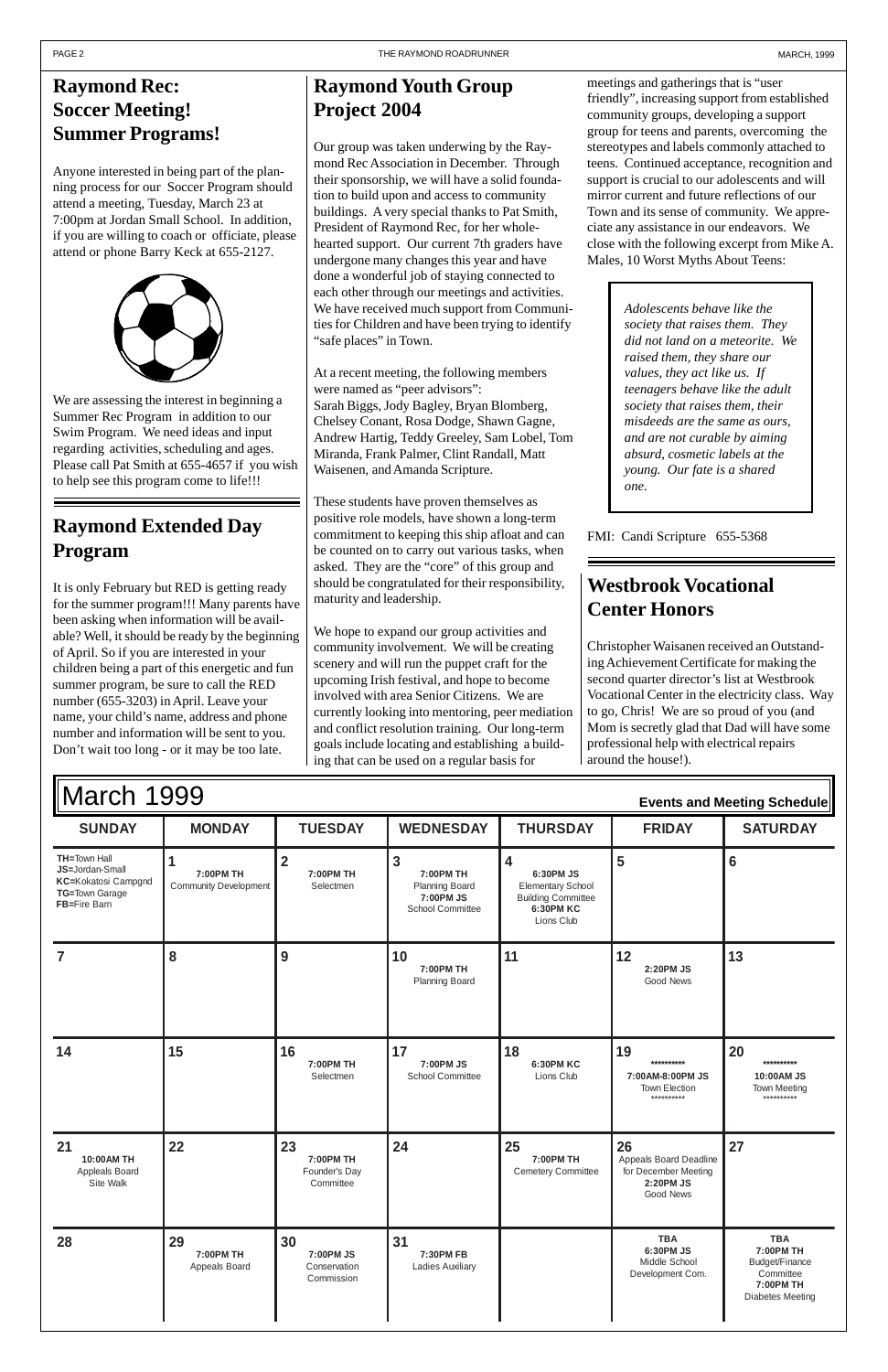**Invites all the citizens** of Raymond to an evening celebrating Irish, Music, Dance, and Food. Come and chase the winter blues away with entertainment and fun for all! *"Rakish Paddy" (A local Irish band) Performing 6pm – 9pm There is no cover charge for the Band and activities* Ceili Dance Demo + instruction & JSS Chorus. Childrens' activities begin at 5pm.

> Also on sale at True Value on Saturday, February 27<sup>th</sup>

**IRISH FAMILY FESTIVAL ON SATURDAY MARCH 6th At Jordan Small School.**

#### **Public Supper 5-7PM in the Cafeteria** *Listen to Irish Flute music and song as performed by Marta Lane, while you eat.* **Menu** Irish Stew or Chicken, Irish Soda bread, "Mc"&Cheese for Kids. Emerald Isle Jell-o for dessert. **\$5 for ADULTS \$3 for KIDS** *Tickets on Sale NOW!* Jordan Small School Office Raymond Library Krainin Real Estate

———————————————

### **Baseball/Softball Registrations**

Registration for all youth ages 5-15 interested in playing baseball, softball, or T-Ball will be held on March 3rd and 4th. The location will be the JSS cafeteria and the times will be from 6:30-8:00 p.m. The registration fees are \$25 per player, or \$40 per family at all levels except Senior League. The fees for Senior League players will be \$45 per player or \$60 per family.

Placement sessions will be held on Saturday March 27th. There will be a \$10 late fee charged for all players who register after this date. (excluding Boy's Senior League and T-Ball)

Placement for your son or daughter is determined by their age as of August 1st.

Coaching can be a very positive experience at any level. If you are interested in coaching or field work, please contact us. We need your help in order to make the upcoming season a success.

FMI, Please call 655-2048.

## **Communities for Children**

The Communities for Children group has been working on projects related to connecting families with young children to community resources and programs, middle school transition issues and assessing possibilities for future youth programming (including summer programming). This group is also planning to reach out to other community groups to see if improving and coordinating communication between groups will better meet some of Raymond youth's needs.

Communities for Children has recently clarified its vision and mission statements-

VISION: To help our community become connected, supportive and safe for our children and youth.

MISSION: To provide our community with opportunities which bring together people of all ages and interests. To encourage partnerships which support the healthy development of our children and youth in safe places.

Our next meeting will be Tuesday, March 9th at 7:00pm in the JSS Library. For more information about this group please call Lori Rand at 655-4277 or Laurie Wallace at 655-2222.

# **Raymond Village Library**

Libraries are for Babies. Attention parents and care givers of babies. There will be an informal get together at the library on March 15 at 6:30 p.m. for those interested in learning about the LIBRARIES ARE FOR BABIES, TOO PROGRAM. It is a chance to get to know other parents of babies and to discover ways to get your 'little one" started in enjoying time with books. Refreshments will be provided.

#### **Storytime.**

Storytime at the library is held on Thursdays at 9:30 a.m. March's theme is Spring.

#### **Book Discussion Group.**

On March 25 at 7:30, at the library, the Book Group will discuss "Dancing at the Rascal Fair" by Ivan Doig. All are invited to attend.

**Faerie Tale Theatre II**

The library will have Special videos for the children during the month of March. These classic fables are brought to life with lavish productions and today's most popular entertainers such as Valerie Bertinelli, Pam Dawber, Howie Mandel, Mick Jagger and Carrie Fisher. Available for rental will be Aladdin and His Wonderful Lamp, Rip Van Winkle, Snow Queen, Thumbelina Puss in Boots, The Nightingale, The Princess who had Never laughed as well as others.

## **Proud Parents**

The parents of Matthew and Christopher Waisanen would like to acknowledge them for their fine work during the last quarter. They both attend Westbrook Schools, Junior and Senior High. They are on the bus before 6 AM and home around 3 PM, a very long day. Chris is in the electricity vocational program and was voted the most improved student in December. Matthew made the honor roll during the first quarter. Congratulations to both of you. We are very proud of you!

#### Mom and Dad

### **Inland Fisheries and Wildlife**

The 1999 Hunting and Fishing Licenses are available at the Town Office.

If you are planning to purchase a hunting license as a gift you will have to provide the Town Office with a copy of their last hunting license or hunter safety card and their driver's license. Resident hunting and fishing licenses are \$20.00 and a combination hunting/fishing license is \$37.00. Children over the age of 16 will need an adult license. A junior hunting license is \$6.00.

If you are a resident of Maine over the age of 70, you can receive a complimentary license by sending in a form which can be picked up at the Town Office and sent into the State. Rule books for hunting and fishing, ATV's, and snowmobiles are also available as well as information about the Landowner Signage program. This program gives or makes available at a minimal cost signs for private property which can be used for recreational purposes with the owners' permission.

### **Raymond Web Site Volunteers Needed**

The Raymond Web Site committee would like volunteers who are familiar with or would like to become familiar with Microsoft Frontpage. We have close to 1000 pages of town information with more being added daily. If you can spare a few hours a week and have a computer with internet access, we can use your help.

Please contact Duce Lester at 655-4224 or duce.lester@raymondmaine.org.

### **Roadrunner Calendar**

We are finding that many people are now depending on the Roadrunner Calendar to make plans to attend functions of the Town. If you would like your meeting to be included, please call the Town Office at 655-4742 and give them your dates so that they can be posted. The deadline for the next Roadrunner will be March 15th.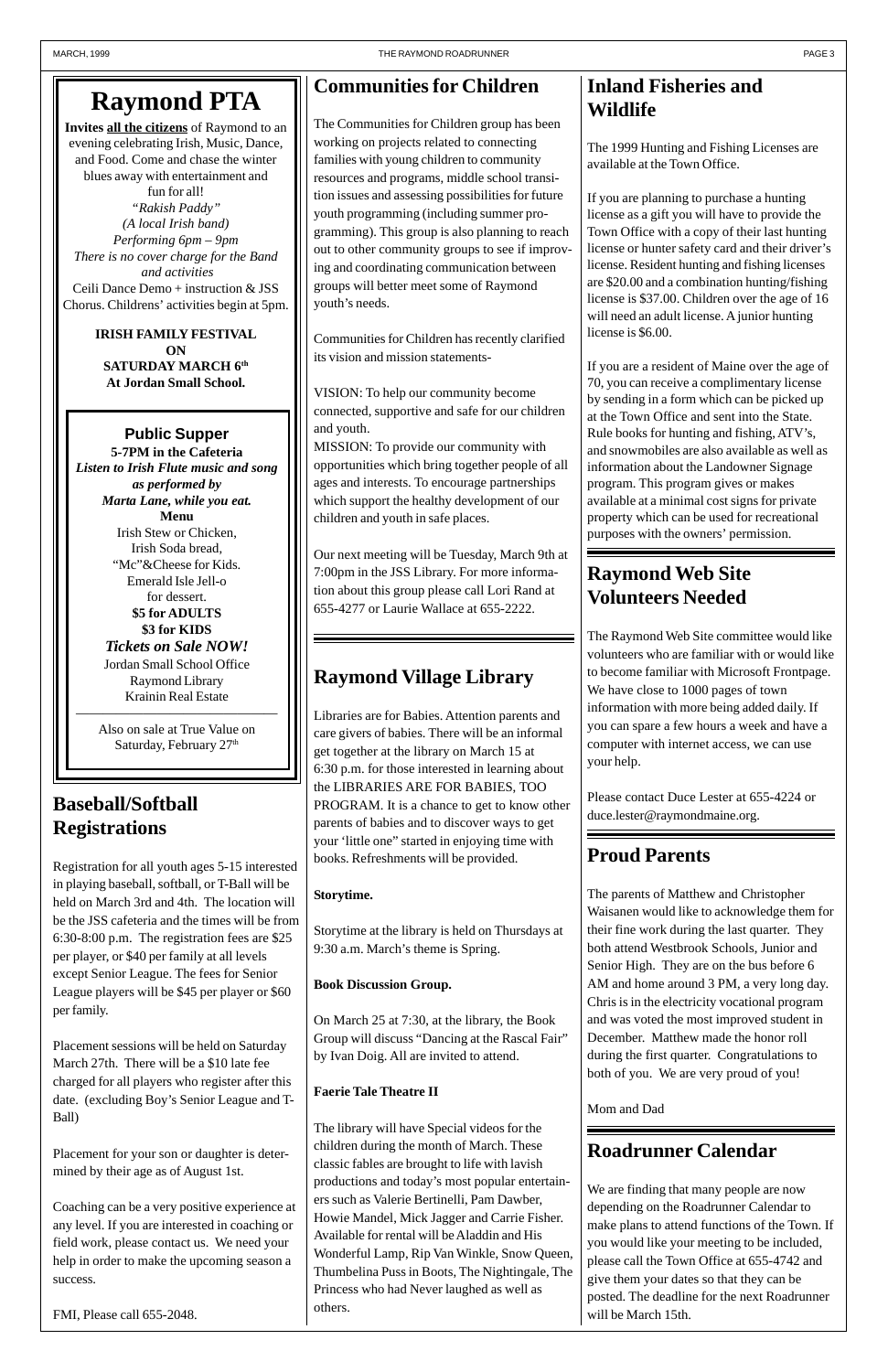### **New Committees**

The Board of Selectmen voted to establish two new committees at their February 16, 1999 Board meeting. The Selectmen would like anyone interested in serving on the committees to contact the Town Office.

### **What is TIF and what does it have to do with Raymond? By: Nathan Poore Continued from page 1**

One committee will look into the research and development of a veterans memorial monument in the Town of Raymond. The other committee will look into recreation and community services and programs offered in Raymond and determine how present and future needs will be met.

carries a balance for unanticipated events that require substantial expenditures and for those times when revenues fall due to economic downturns.

Knowing the various points of view I proceeded to suggest that if surplus funds are used, they should be designated toward projects in the future that have a very large price tag such as facility improvements and road construction projects. The Budget Committee chose the advice of the Town's Auditor to leave the fund balance in place and to avoid eroding its base. The Board of Selectmen chose a different path and decided to recommend the Town use up to \$225,000 for future renovation to Jordan Small School. The School Committee agreed with the Board of Selectmen. While I believe the Town can survive and not be at a severe risk with decreasing the general fund by \$225,000, I do have the position that if any funds are to be used they should be designated toward municipal and not school projects. One of the primary contributors to the increase in the general fund balance has been increased excise tax collection; therefore it would seem appropriate to use those funds on road projects. Nevertheless, that opinion is just one of many that the voters will have to decide on at Town Meeting.

The Town proposed and voted on a plan to fund the Jordan Small School renovation project with appropriating \$225,000 through raising property taxes at last years Town Meeting. If the Town were to use the general fund balance, property taxes will likely go down next year by approximately \$0.40/ \$1000 valuation. If the fund balance is left untouched, property taxes will likely go up by approximately \$0.14/\$1000 valuation. This means a decrease of \$50 for a home valued at \$125,000 or an increase of \$18 for the same valued home depending on the outcome at Town Meeting. These estimates are only valid if the proposed budget is adopted as presented at Town Meeting in March.

The positions sum up as follows:

Proponents of using the fund balance believe that the Town will not be at risk if it decreases the balance and in some respects returns the money back to the residents.

Opponents believe the fund balance is at an adequate level and should not be reduced. They also believe that it would take little change in tax collections or other financial down turns to put the Town in a fiscal bind.

While the decision will be difficult and confusing, it is your money and you have the right to do with it as you please, so please come to Town Meeting and cast your vote.

# **Undesignated Surplus Funds**

In September, at a special Town Meeting the voters established the first TIF (Tax Increment Financing) District in Raymond. Many people still wonder what a TIF is and why Raymond even has one. A TIF is best described as: a local initiative to support development projects, using local funds; a "shelter" against adverse adjustments to State subsidies and County taxes based on total valuation; and a flexible program providing an incentive for municipalities to support job creation and investment.

The way a TIF works is simple. The Town can shelter or designate new value in property for the purposes of taxation and use that value to fund programs and investments in the Town to create a more stable tax base and to actually increase value in the long run.

The district that has been established in Raymond includes all of the new natural gas pipeline and the commercial district along Route 302. The pipeline was the driving force for establishing a district. The new property taxes that can be collected from the pipeline will be around \$80,000 to \$90,000 dollars. In March, voters will be asked to support a proposal to spend slightly more than \$80,000 for TIF projects with the new funds realized from the pipeline development. The projects include a variety of items and do not include any money being credited back to the pipeline owners. The TIF budget is shown below.

**\$38,000** is proposed for a Geographic Information System. This includes the first year start up costs plus 10%. Detailed information about the system and its benefit to the Town is available by contacting the Town Office.

**\$25,000** is proposed for Route 302 corridorstreetscape engineering design. This is a low estimate for initial and hopefully complete plans for Route 302 streetscape improvements. If this amount covers all expectations, construction and implementation of all engineering and planning could begin as early as the summer of 2000. The Town will be soliciting funds from outside sources, mainly the State of Maine, to compliment any local spending. At the completion of the conceptual planning phase of the Community Development Block Grant Committee, more detailed plans and estimates will be available.

**\$4,300** is proposed for a web site server at the Town Office that includes \$2500 for a computer and software for the Web server; \$300 for proxy software; and \$1500 for a proxy server and software at the Library.

**\$3,000** is proposed for funding the Bicentennial Celebration to be held in 2003. This will be an annual request.

**\$10,000** is proposed for start up costs associated with the newly established Lake Region Economic Development Council (LRDC). The LRDC has stated that this will be a one time funding request and they are hoping to be selfsufficient in future years.

Details about the Town's investment plan for future years is available at the Town Office. If the Town had not established a TIF district, the loss of sheltering status would mean a loss, in the second year, of around \$62,000 in various state aid revenues and money assessed through County taxes. The estimated revenues that will be raised through taxation totals more than \$80,000 and possibly up to \$90,000,plus. If we hadn't sheltered the funds our net gain would only be \$20,000 to \$30,000. These numbers will be similar for each year of the TIF which last thirty years.

The Town can't spend the TIF dollars on anything it wants. The State must approve all money proposed to be spent under a TIF and typically, eligible projects can include: economic development; transportation or road improvements, promotion of the community, cultural events like the bicentennial celebration, and businesses; acquisition and construction of municipal equipment and facilities. The primary condition is that all investments be tied toward community and economic development so the Town couldn't build a new town office or school.

In the short run, the State is foregoing some benefits from increased valuation in a community with a TIF. The TIF does allow the municipality to use the dollars locally rather than giving it to the State for the period of the TIF. In the long run, the State believes it and the municipality benefits since the tax revenues are used to invest in the community to create a more stable tax base and to actually increase the property valuation.

For more information contact Nathan Poore at the Town Office 655-4742.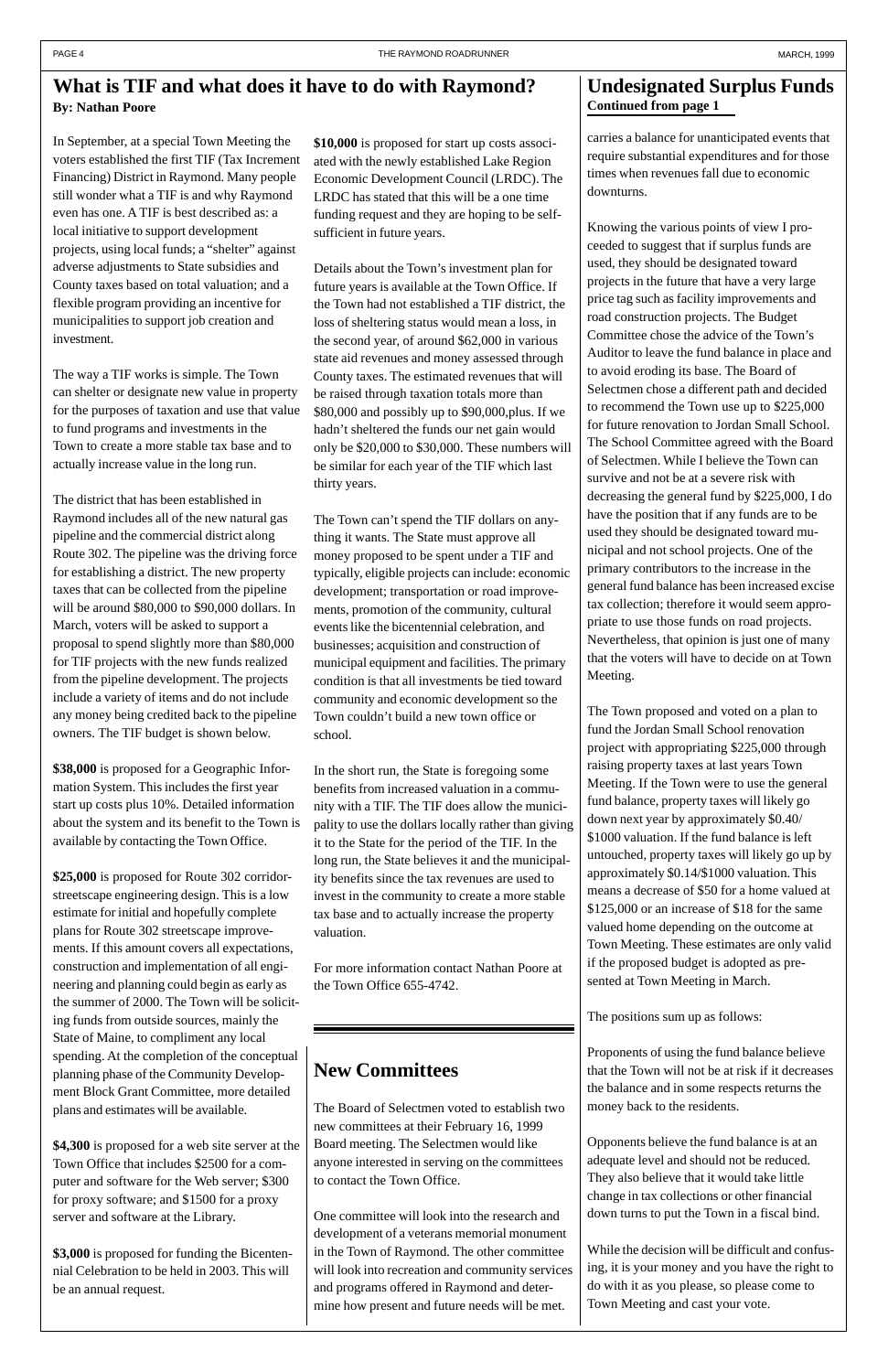### **Do you know what to do if you ever have to call 911 ?**

### **News From The Maine State House Of Representatives**

The 119th Legislative Session is now in full swing, according to State Representative Joseph Bruno of Raymond. With close to 3,000 bills to review, House and Senate chambers and joint standing committees are now meeting on a regular basis.

Representative Bruno is serving on the Appropriations and Financial Affairs Committee. "I am very excited with this assignment. To sit on the Appropriations Committee has been a goal of mine for many years. I am looking forward to finding solutions to the state's financial situation," said Rep. Bruno. "It is critical that we act responsibly and hold state spending in line with realistic revenue projections and at the same time keep the wellbeing of Maine's working families in mind."

Since 1921 Rep. Bruno is the second representative from the Raymond/Windham area to serve on the Appropriations and Financial Affairs Committee. Rep. Carleton E. Edwards from Raymond served on this committee in the late 1950s, early 1960s.

Page where children can explore, among many other things, interesting facts about Maine."

For those of you who have access to the Internet, there are many different sites pertaining to the Legislature. This is a great public service for those who are interested in knowing more about specific bills. Users are able to find out if a bill has been printed, if it has been referred to committee (and which committee), the public hearing and work session schedule, House and Senate action and, ultimately, the final disposition of a bill.

For a general starting point on bills, committees and schedules, use http://www.state.me.us/legis/session. To jump

directly to bill search, use http://janus.state.me.us/legis/bills. The information contained in these sites is frequently updated.

"Another useful site is the Maine State Government Homepage —

http:www.state.me.us/," added Rep. Bruno . "This location will provide you information on the different state agencies, news from Governor

King, weather and other interesting items. From 287-1440. this point, you will be able to find a great Kid's

The recycling pickup changed to a bi-weekly schedule in February. The March pickup dates are Tuesdays, March 9<sup>th</sup> and 23<sup>rd</sup> and Wednesdays, March 10<sup>th</sup> and 24<sup>th</sup>.

Applications for the 1998 Maine Residents Property Tax and Rent Refund Program (also known as the Circuit Breaker Program) must be submitted by the end of February. The program is available to those who were fulltime residents of Maine and occupied their own home or rented a home for all of 1997. The maximum refund is \$1000.

The Circuit Breaker form also serves as the application for the Elderly Low-Cost Drug Program which helps qualified Mainers receive medication prescribed for certain medical conditions at reduced costs. This application can be filled out at any time of the year.

Help is available for people interested in stopping unsolicited telemarketing calls. Steps that need to be taken are outlined in the brochure *A Maine Consumer's Guide: How to Stop Telemarketing Calls*. The brochure summarizes steps that may be taken to stop telemarketing solicitation. Requests may be made either verbally or in writing. It is important to note that only for-profit companies are bound by law to stop calling if asked to do so. Charities, political organizations and certain other not-for-profit groups are not required by law to end telephone calls at one's request. Representative Bruno encourages anyone interested in receiving a copy of the brochure to contact him. The guide may also be found on the Internet at

http://www.state.me.us/sos/telemark.htm.

"Please do not hesitate to contact me on these topics or other state-related issues," added Rep. Bruno. "I value the opinions and suggestions of my constituents."

Representative Joseph Bruno represents District 38 which includes Raymond and part of Windham. He may be reached at home at 655-7443 or at the State House in Augusta at

Everyone in there lifetime may have to call 911 in an emergency. Whether you need fire, rescue, or police and you live in the Town of Raymond you may call 911 for an EMER-GENCY. Here are a few tips if you ever need to call 911.

**Remain calm ( this may be difficult, but is very important ) Give your name ( first and last) Give your phone number Give your address ( street number and name)**

**Give any landmarks ( fire lane numbers are great) Give the nature of the problem**

We all know that when emergencies occur this can be a very stressful time for people. Our goal is to be able to get help to you as soon as we can. The above tips will be very helpful if followed. It is just as important for you to teach your children who to call and what to say in case of an emergency.

# **Recycling Corner**

#### **Reminder**

#### **On Recycling**

Those who recycle are possessed by a common belief, consciously or subconsciously, that what is taken from this earth is also to be returned. There are increasingly constrictive limits to the bounty of this earth just as surely as population growth continues. Unfortunately, future generations will by necessity become ever more aware of these finite limitations. A recent survey indicates that 83% of Raymond responders do recycle. While this is certainly encouraging, there is still room for improvement. The key to environmental preservation is awareness of the need to act *now* towards changing attitudes, and recycling is a good start. Not only is recycling a philosophy and lifestyle, it is a *responsibility* which should be advanced through education and example.

#### **Recycling Containers Have Arrived**

The containers have arrived and are much larger than the Town anticipated. Due to the size of the containers, we will be moving the one located at the Fire Station on Main Street to the Sheri Gagnon Park on Mill Street. We do not know when the move will take place, so if you go to the Fire Station and it's missing, take a ride over to the park.

The other container is located next to the Fire Station on Webbs Mills Road. The old container was located at Public Works, however, due to the size of the new container, it has been moved to the Fire Station side where more room is available. Cardboard containers will be located along side of both the new recycling containers.

We will be adding some sort of deck or platform so the container is more accessible.

It is also important to remember that 911 is for emergencies only. Any call that is not an emergency dial 655-7851 (Raymond Non-Emergency Line).

Raymond Dispatch Emergency Calls for January 1999

| Rescue | 28 Calls |
|--------|----------|
| Fire   | 27 Calls |
| ACO    | 25 Calls |
| Police | 15 Calls |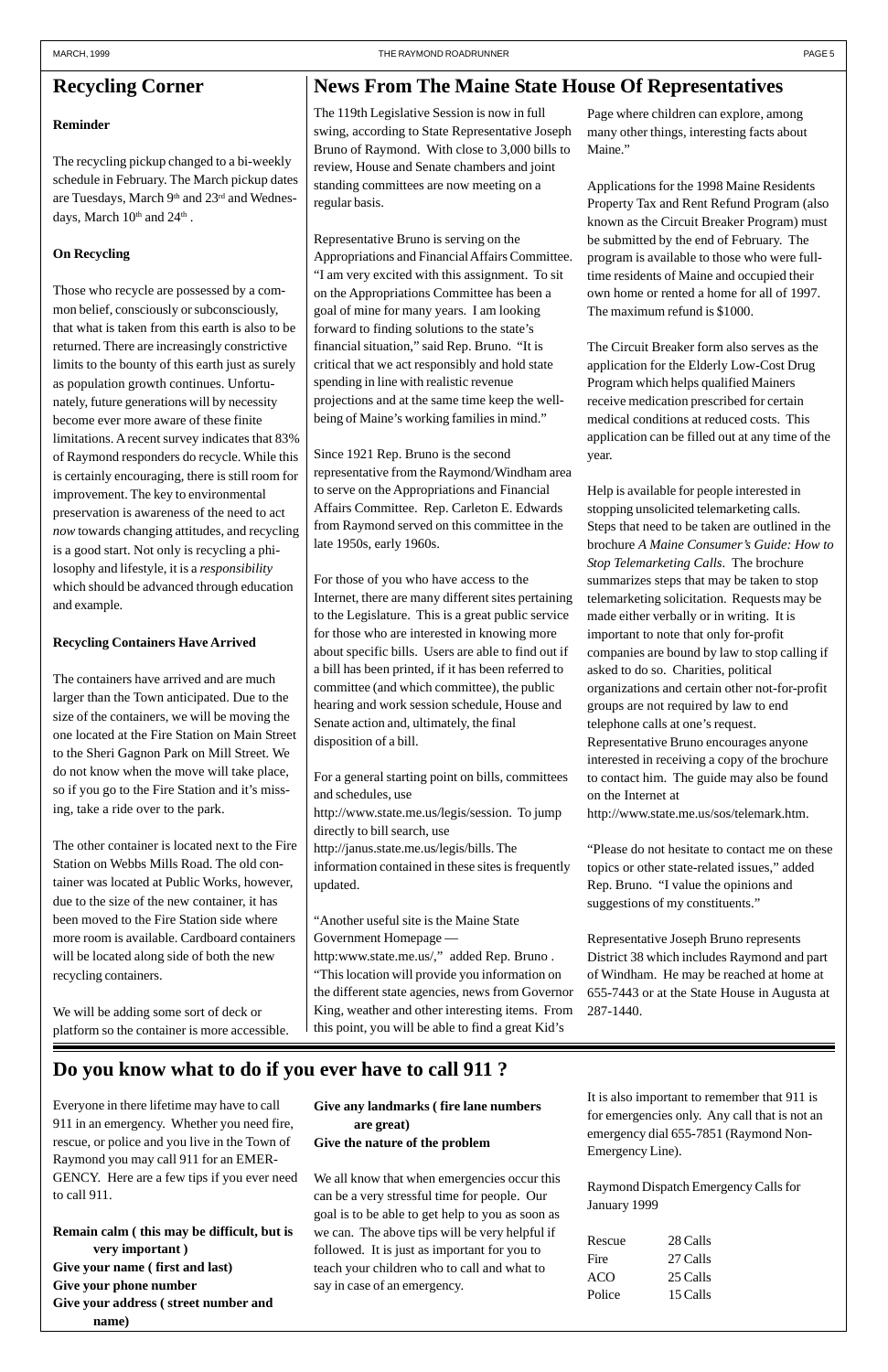in conjunction with the Raymond PTA. JSS is planning a week-long focus on Ireland during the week preceding this event. We would welcome any resources that you could share with students and the faculty, including books, music, posters, or your experiences and interests in Ireland and all things Irish. I want to thank members of the Raymond PTA, especially Jerilyn Ward, president, for all of the PTA initiatives organized for this school year. Jo Martyn-Fisher is to be commended for coordinating the IRISH FAMILY EVENING events for children and adults of all ages. We encourage you to join us on Saturday, March 6 for an evening of food, music, laughter, fun and community spirit.

## **Jordan-Small Pen Pals**

The third and fourth grade classes of Mrs. Tounge, Mrs. Gorham, and Mrs. Malnati are involved in a program called "Science Pen Pals". This program was developed by the Museum of Science in Boston, and gives the children an opportunity to e-mail their science questions to scientific researchers. Our contact researchers are Dr. Deborah Stull of Harvard University and Dr. Brett Tounge of the Massachusetts Institute of Technology. Each week the responses to selected questions will be shared at our class meetings. The students have lot of interesting, thoughtful questions and are really excited to be involved in this program.

Mrs. Malnati's third grade class have also been writing to another pen pal that is some distance away. He is Amanda Davis' uncle, Captain Ronald Fried. Captain Ron is currently stationed in Vares, Bosnia, which is about thirty miles north of Sarajevo. Captain Freid is a physician with the NATO peacekeeping forces. He has sent us a lot of information about the area and answered many of our questions about Bosnia and why he is stationed there. We have sent him Halloween stories, Thanksgiving cards, winter songs on tape, and are now making Valentine cards.

### **Book Fair Is Coming To JSS**

The Scholastic Camp Book Fair, sponsored by the Raymond PTA, is coming to the Jordan-Small School the week of April 5 - 9. We will have many new books featuring lots of backpack picks including nature stories, awesome adventures, easy readers, friendship, creative art, scary stories, and many more.

New K-4 building Final design During 1998 Construction Spring 1999 through Summer 2000 Open 2000/2001 school year Middle School Final Design During 1999 Construction Spring to Fall 2000 Open 2001/2002 school year, grades 5 through 7 2002/2003 school year, grades 5 through 8

Parents, students, teachers and the community will have ample opportunities to view and purchase books during the Book Fair week. We will be located in the school gym at the following times:

### **Building Blocks To Character**

**January The Month Of Courage**

#### **Mrs. Allen's Kindergarten**

We discussed the concept of courage as we read about Martin Luther King. The children expressed how it took tons of courage to help the white and black people to become friends. They decided courage means to be brave like when you try to get something you want even though you're scared or it's hard to do but, you try anyway. Some examples of courage which they thought of were the Pilgrims, as it took courage to cross the ocean; Bill Clinton, as he has to be brave to speak to so many people; the lion in the "Wizard of Oz," as he did have courage to speak up to the wizard; their grandfathers who were in the army; and themselves, as it took courage to start Kindergarten and come to a new school but, they did it anyway because they wanted to learn and make friends.

#### **February The Month Of Honesty**

#### **Mrs. Allen's Kindergarten**

Honesty is an important trait in learning to socialize and make friends in a group situation. The children decided from our discussions that honesty means telling the truth even when you know you did something wrong. The children are learning that that's how friends learn to trust them and like them. They stated that being honest makes them feel good inside. Honesty means telling real stories or telling someone when you are telling a made up story.

building to a Middle School will happen. Construction is planned for the summer of 2001. The Raymond Schools project will wrap up with the opening of the new 5-8 Middle School in the fall of 2001.

Schools Project Timeline:

#### **Continued from page 1 Principal's Corner**

#### **Continued from page 1 Elementary School Building Design Complete**

We encourage families to come to the Book Fair together on any evening or during Parent/ Teacher Conferences. If interested in volunteering, please contact Sue Cobb at 655-3108 after 6 PM.

Monday, April 5: 8:30 - 4:00 and 5:00 - 8:00 in the evening Tuesday, April 6: 8:30 - 4:00 and 5:00 - 8:00 in the evening. Wednesday, April 7: 8:30 - 1:30 Thursday, April 8: 8:30 - 4:00 and 5:00 - 8:00 in the evening Parent/Teacher Conference Day on Friday, April 9: 8:30 - 4:00

### **Jordan-Small Info**

#### SCHOOL CANCELLATIONS OR DELAYS:

Busing for our elementary students can be affected by changes in high school and middle school schedules at Windham and Westbrook. For example a one hour delay was initiated by Windham due to the icy conditions of Windham roads. Please refer to Storm Center on Channel 6, 8 and/or 13 for the latest updates on school cancellations or delays. In the event of a delay, the morning kindergarten will be canceled.

BUSING: Snow banks and ice are major factors to contend with as your child is waiting for the bus. Please be sure that your child waits in your driveway, well away from the roadway. Buses and other vehicles have a much more difficult time stopping when the roads are snow or ice covered, and our drivers want to make sure that all children are waiting well away from the road. Please remind your child to wait until the bus driver signals your child to cross the road or to get on the bus. It is always safer for an adult to wait with children, especially with our younger students, and we do appreciate the efforts of parents and other adults who monitor their children at the bus stops.

RECESS: Several times this winter, weather was so severe and the temperatures were so cold that all students stayed in for recess. On most winter days, students are expected to go outside for recess. Please make sure that your child comes to school well prepared for the snow. Students who do not wear boots will still be expected to go outside, but they will remain on the tarred or plowed sections of the playground and will not be allowed in the field or on the sliding areas. Recess is an important social time for students. It also provides them with some much needed activity and fresh air. If your child has a medical issue that may be intensified if out at recess, please contact our nursing staff .

BOOTS AND SHOES: Students are not allowed to be in stocking feet in their classroom or in other areas of the school (the exception is physical education where students may participate in bare feet). I have observed that students are wearing their boots to school and forgetting to bring shoes to wear inside. They then take their boots off in class and spend the day in their stocking feet. This has the potential for an injury, especially as there are many staples and tacks that may make it to the classroom floor during the day. Also, students in stocking feet are not prepared to exit the building in case of an emergency, . The best remedy is to make sure that your child wears boots to *school and* brings a pair of sneakers to leave at school during the week.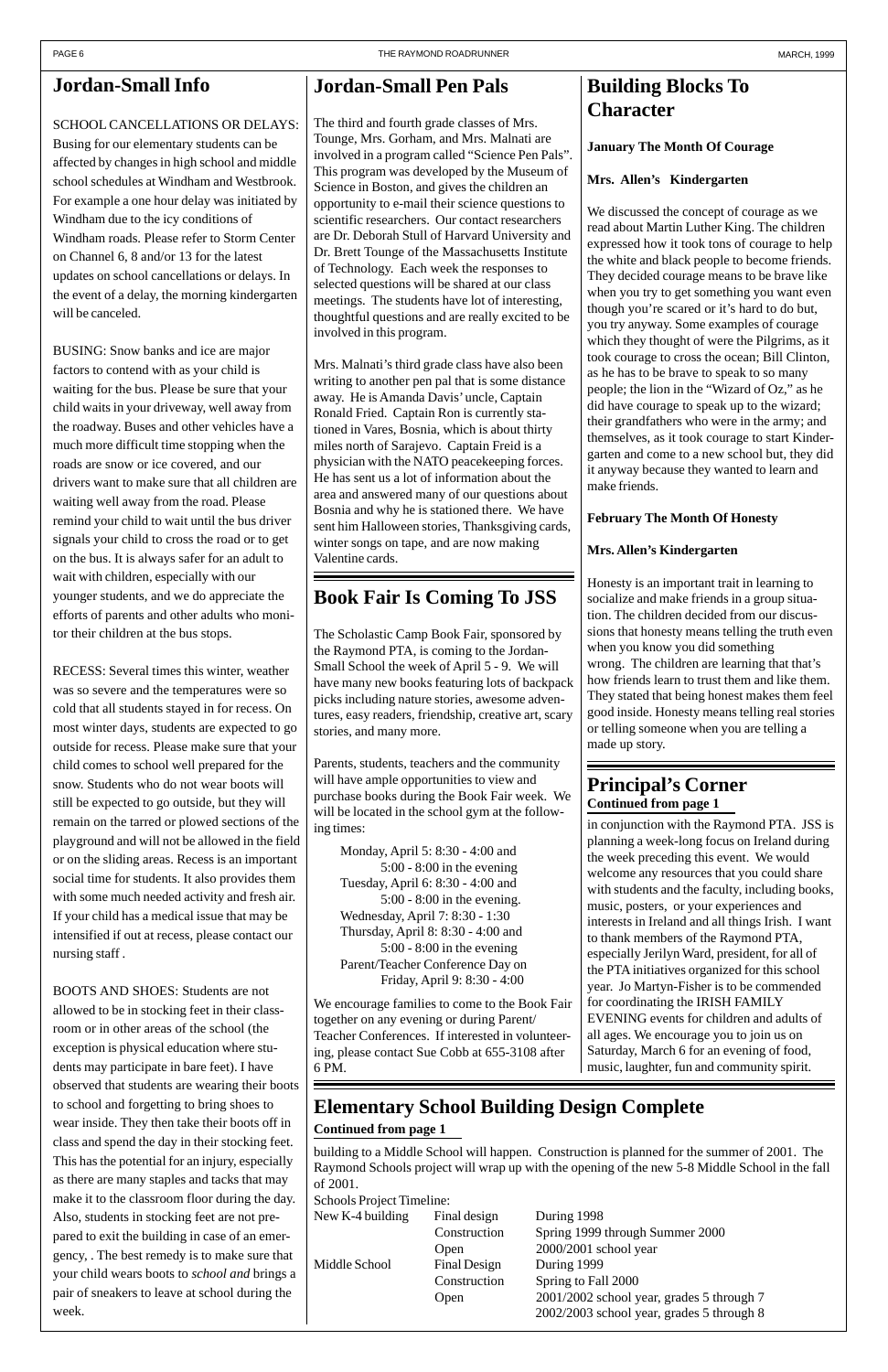# **Jordan-Small Citizenship Awards For The Second Quarter**

### **Mrs. Tarr's Second Grade**

Our class feels that character values are very important. We often refer to the current monthly value, as well as reflect back to past qualities.

In November, we made an extra effort to show that we are caring. A student's name was chosen at morning meeting. At the end of the day, we took turns completing the sentence, "I like because  $\therefore$  The student was able to take his/her chart home and remember the caring comments. By the time we were at the end of the class, they had brainstormed many ways in which they cared for that special person. Christian Anderson came up with the phrase, "because she treated others as she wants to be treated."

In December, we discussed how we could be responsible. Each student took a calendar home each night, and wrote down something he/she

was responsible for during that day. These responsible acts were shared daily with the class by those who were responsible enough to bring them in. Students did an excellent job because no two days could be the same!

In this month of February, we were constantly making sure that we are "honest". The class made New Year's resolutions which are posted on the bulletin board outside the classroom. Every morning, each student needs to check in and be honest as to whether he/she fulfilled his/her resolution the day before. If students did, then they could put up a sticker on their basketball and move it closer to the hoop. After three weeks of trying to be a better person, we will see who had the most success. We have discussed how "honesty" plays an important role in this.

Honesty is "when you tell the truth" (Tom Cave) and "when you don't lie" (Rusty Libby).

regular meetings and presented the currently proposed budget to the Budget Committee on January 11.



The FY 99/00 school budget proposes an increase to the town of 1.9%. This is based on proposed expenditures, including a new bus purchase, and preliminary funding estimates from the State. There appears to be bipartisan support to increase general purpose aide to education. If this should occur, it could result in increased revenue to our budget. This is particularly good news when considering this budget carries a full year's interest on the new elementary school, plus the remaining debt service on Jordan-Small School. Despite the fact that our debt service has more than doubled, the impact to the town share will be an increase of approximately 1/2 of 1% of our total budget. This is due largely to the fact that our project was approved under the existing construction funding formula. A new construction formula is being developed, which in all likelihood will require more local participation.

As the accompanying chart indicates, the bulk of our budget is distributed among three major accounts; tuition, regular elementary, and special education. A five year analysis of our previous budget reflects the same basic distribution. It should be noted that over the last five years, tuition has represented over 49% of the increase. This is due largely to the fact that our major enrollment increases have reached the secondary level and are now remaining fairly constant.

The School Committee and staff have made a concerted effort to keep budget increases within reasonable and projected increases, while providing a quality program for our

**Continued from page 1**

### **Superintendent's Report**

Anthony "A.J." Edgecomb Mrs. Allen's AM Kindergarten Lauren Trickey Mrs. Allen's PM Kindergarten Ben Sadak Mrs. Parisi's AM Kindergarten Mason Barry Mrs. Parisi's PM Kindergarten



Alex Parker Mrs. Bottom's All Day Kindergarten Emily Dodge Mrs. Hawkes 1st Grade Ethan Ward Mrs. Smith's 1st Grade<br>Hannah LaChance Ms. Williams' Multi age Ms. Williams' Multi age 1/2 Megan Harding Ms. Van Houten's Multi age  $1/2$ Taylor Duncanson Mrs. Crockett's 2nd Grade Phoebe Crockett Mrs. Tarr's 2nd Grade Andrew O'Neil Ms. Cummings' Multi age  $2/3$ Danielle Holman Mrs. Malnati's 3rd Grade Cody Winde Mrs. Tounge's 3rd Grade Amanda Hammett Mrs. Spencer's Multi age 3/4 Nick Ferry Mrs. Blanchard's 4th Grade Ashley Blanchard Mrs. Gorham's 4th Grade Taylor Fey Mrs. Mirone's 4th Grade Skylar Duncanson Mr. Taylor's Multi age 4/5 Amanda Tapley Ms. Feeney's 5th Grade Sorell Riley Mr. Fitch's 5th Grade Jason Lehr Mr. Steven's 5th Grade Emily Young Mrs. Estey's 6th Grade Shea Mogg Mr. Hjort's 6th Grade Lindsey Hudson Mrs. Taiani's 6th Grade

Amanda Dodson Mr. Cyr's 6th Grade

The following students were nominated by their teachers to receive the second quarter citizenship awards. These awards are given to those students who have consistently demonstrated or shown significant improvement in the following areas: Positive behavior in all areas of school. Responsible effort in completing academic assignments. The highest standards of character. And, is a positive, caring role model for peers. We want to congratulate these students and their parents on being selected for this award.



students, maintaining our facilities, and expanding our bus fleet. A detailed presentation of the proposed budget is printed in the town report.

Citizens should feel free to contact the Superintendent's office with any questions.